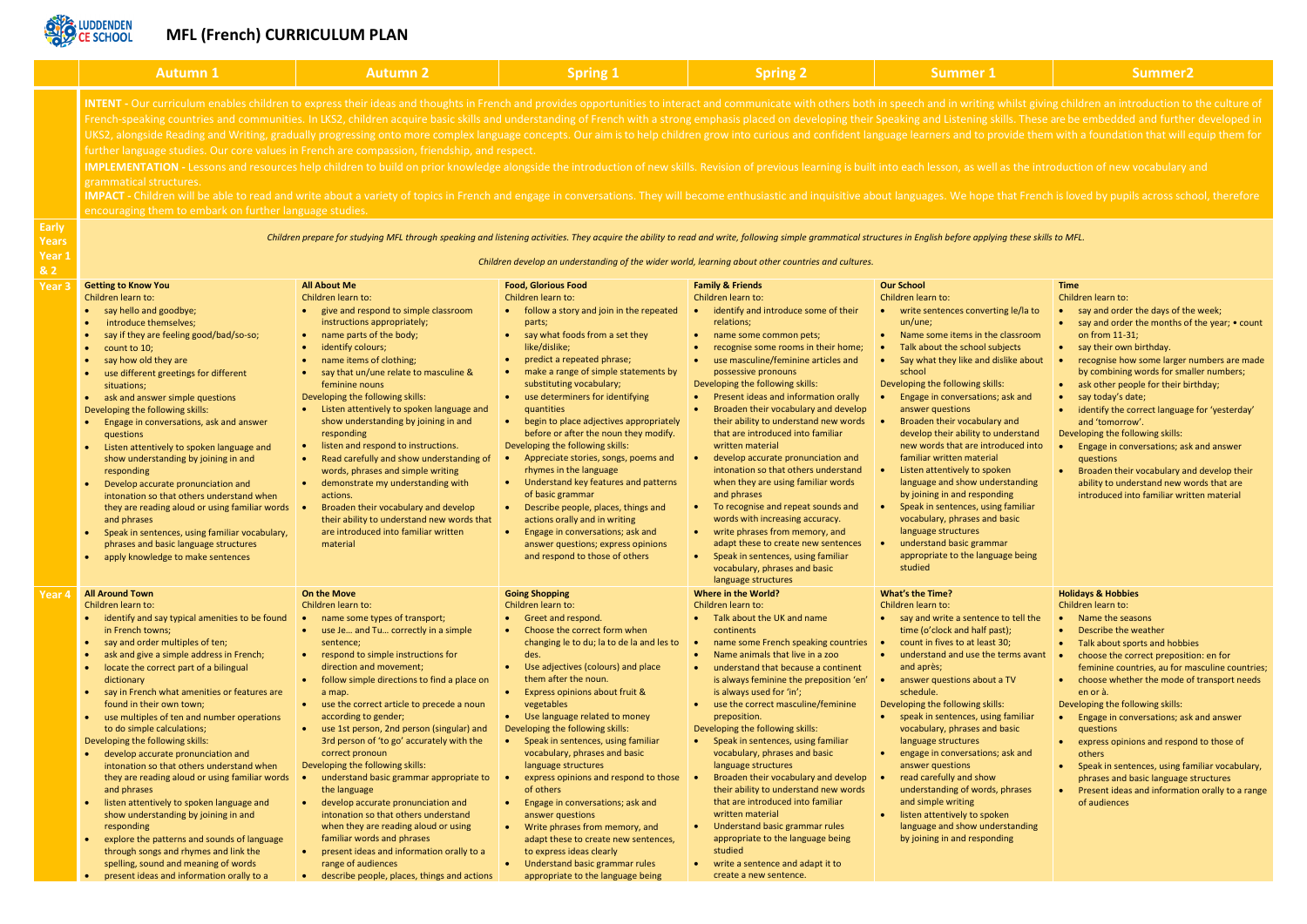

## **MFL (French) CURRICULUM PLAN**

|        | range of audiences                                                                                                                                                                                                                                                                                                                                                                                                                                                                                                                                                                                                                                                                                                                                                                                                                                                                                                                                                                                                                                                                          | orally and in writing<br>combine familiar language to create a new<br>set of sentences<br>recognise and pronounce a familiar<br>spelling pattern in different words                                                                                                                                                                                                                                                                                                                                                                                                                                                                                                                                                                                                                                                                                                                                                                                                                                                                                                                                                                                           | studied, how to apply these, for<br>instance, to build sentences;<br>and how these differ from or are<br>similar to English                                                                                                                                                                                                                                                                                                                                                                                                                                                                                                                                                                                                                                                                                                                     | use an English/French dictionary to<br>translate from English to French                                                                                                                                                                                                                                                                                                                                                                                                                                                                                                                                                                                                                                                                                                                                                                                                                                                                                                                                                                                                                     |                                                                                                                                                                                                                                                                                                                                                                                                                                                                                                                                                                                                                                                                                                                                                 |
|--------|---------------------------------------------------------------------------------------------------------------------------------------------------------------------------------------------------------------------------------------------------------------------------------------------------------------------------------------------------------------------------------------------------------------------------------------------------------------------------------------------------------------------------------------------------------------------------------------------------------------------------------------------------------------------------------------------------------------------------------------------------------------------------------------------------------------------------------------------------------------------------------------------------------------------------------------------------------------------------------------------------------------------------------------------------------------------------------------------|---------------------------------------------------------------------------------------------------------------------------------------------------------------------------------------------------------------------------------------------------------------------------------------------------------------------------------------------------------------------------------------------------------------------------------------------------------------------------------------------------------------------------------------------------------------------------------------------------------------------------------------------------------------------------------------------------------------------------------------------------------------------------------------------------------------------------------------------------------------------------------------------------------------------------------------------------------------------------------------------------------------------------------------------------------------------------------------------------------------------------------------------------------------|-------------------------------------------------------------------------------------------------------------------------------------------------------------------------------------------------------------------------------------------------------------------------------------------------------------------------------------------------------------------------------------------------------------------------------------------------------------------------------------------------------------------------------------------------------------------------------------------------------------------------------------------------------------------------------------------------------------------------------------------------------------------------------------------------------------------------------------------------|---------------------------------------------------------------------------------------------------------------------------------------------------------------------------------------------------------------------------------------------------------------------------------------------------------------------------------------------------------------------------------------------------------------------------------------------------------------------------------------------------------------------------------------------------------------------------------------------------------------------------------------------------------------------------------------------------------------------------------------------------------------------------------------------------------------------------------------------------------------------------------------------------------------------------------------------------------------------------------------------------------------------------------------------------------------------------------------------|-------------------------------------------------------------------------------------------------------------------------------------------------------------------------------------------------------------------------------------------------------------------------------------------------------------------------------------------------------------------------------------------------------------------------------------------------------------------------------------------------------------------------------------------------------------------------------------------------------------------------------------------------------------------------------------------------------------------------------------------------|
| Year 5 | <b>Getting to Know You</b><br>Children learn to:<br>say a simple future sentence;<br>give an intention for the future<br>$\bullet$<br>say how they're feeling<br>$\bullet$<br>talk about some careers<br>pronounce letters in the French alphabet<br>$\bullet$<br>Developing the following skills:<br>present ideas and information orally to a<br>$\bullet$<br>range of audiences<br>Understand basic grammar rules appropriate<br>$\bullet$<br>to the language being studied<br>Broaden their vocabulary and develop their<br>ability to understand new words that are<br>introduced into familiar written material<br>use a dictionary to develop sentences<br>$\bullet$<br>describe people, places, things and actions<br>$\bullet$<br>orally and in writing<br>write phrases from memory, and adapt these<br>$\bullet$<br>to create new sentences                                                                                                                                                                                                                                      | <b>All about Ourselves</b><br>Children learn to:<br>name some parts of the body and facial<br>features;<br>respond appropriately when asked a<br>simple question;<br>give a description of their eyes and hair;<br>$\bullet$<br>place the adjective correctly in a simple<br>sentence;<br>use a small number of everyday verbs in<br>simple dialogues;<br>make simple statements in the third<br>$\bullet$<br>person;<br>match emotion/health words with their<br>$\bullet$<br>pictures.<br>extend a description using a conjunction<br>$\bullet$<br>and further adjectives<br>Developing the following skills:<br>To listen attentively to spoken language<br>and show understanding by joining in and<br>responding<br>explore the patterns and sounds of<br>language through songs and rhymes and<br>link the spelling, sound and meaning of<br>words<br>write phrases from memory, and adapt<br>these to create new sentences, to express<br>ideas clearly<br>describe people, places, things and actions<br>orally and in writing<br>understand key features and patterns of<br>French<br>appreciate stories, songs, poems and<br>rhymes in the language | <b>That's Tasty</b><br>Children learn to:<br>interpret a chart written in French<br>use the correct masculine/feminine<br>form of adjectives<br>use language of time<br>name some drinks<br>plan breakfast, sandwich and pizza<br>menus<br>explain what they like to eat and drink<br>Developing the following skills:<br>engage in conversations; ask and<br>answer questions<br>read carefully and show understanding<br>of words, phrases and simple writing<br>write phrases from memory, and<br>adapt these to create new sentences<br>Understand basic grammar rules<br>appropriate to the language being<br>studied and how to apply these                                                                                                                                                                                               | <b>Family &amp; Friends</b><br>Children learn to:<br>join in traditional songs and rhymes;<br>use 1st person possessive adjectives<br>confidently and recognise that third<br>person is different;<br>introduce family members;<br>say what sort of home they live in and<br>name items inside;<br>give a simple opinion about a named<br>animal or object<br>suggest other rhyming words to<br>extend a set<br>describe their home by size and say<br>where items can be found;<br>join two clauses with 'et' or 'mais'<br>$\bullet$<br>appropriately.<br>Developing the following skills:<br>explore the patterns and sounds of<br>language through songs and rhymes<br>and link the spelling, sound and<br>meaning of words<br>speak in sentences, using familiar<br>vocabulary, phrases and basic<br>language structures<br>present ideas and information orally<br>to a range of audiences<br>broaden their vocabulary and develop<br>their ability to understand new words<br>that are introduced into familiar<br>written material<br>describe people, places, things and<br>actions | <b>School Life</b><br>Children learn to:<br>describe an object's position<br>talk about subject preferences<br>name shapes and describe the<br>number of sides<br>ask and answer questions used in a<br>school setting<br>use the pronouns 'il' and 'elle' to<br>replace a person's name;<br>use a comparative adverb.<br>Developing the following skills:<br>Understand basic grammar rules<br>appropriate to the language being<br>studied, how to apply these, for<br>instance, to build sentences<br>Read carefully and show<br>understanding of words, phrases<br>and simple writing<br>Engage in conversations; ask and<br>answer questions<br>Speak in sentences, using familiar<br>vocabulary, phrases and basic<br>language structures |
|        | Let's Visit a French Town<br>Children learn to:<br>• choose the correct form to go with the<br>subject of the sentence;<br>talk about what there is to do in a town;<br>$\bullet$<br>use simple prepositional phrases;<br>use a bilingual dictionary;<br>$\bullet$<br>ask/answer questions about where a place is;<br>use appropriate words for number<br>operations;<br>recognise and use ordinal numbers;<br>identify a spelling pattern;<br>join in with a song or poem to help remember<br>$\bullet$<br>new language.<br>Developing the following skills:<br>understand basic grammar appropriate to the<br>language being studied, how to apply these,<br>for instance, to build sentences; and how<br>these differ from or are similar to English<br>present ideas and information orally to a<br>$\bullet$<br>range of audiences<br>describe people, places, things and actions<br>$\bullet$<br>orally and in writing<br>listen attentively to spoken language and<br>show understanding by joining in and<br>responding<br>explore the patterns and sounds of language<br>$\bullet$ | Let's Go Shopping<br>Children learn to:<br>take part in role play as a<br>shopper/shopkeeper, speaking in French;<br>greet and respond;<br>use the preposition entre;<br>write money amounts in French, up to 500<br>€ in multiples of 50.<br>use the preposition à côté de and choose<br>$\bullet$<br>the correct masculine and feminine form;<br>use adjectives (colours) and place them<br>after the noun<br>Developing the following skills:<br>Engage in conversations; ask and answer<br>questions; express opinions and respond<br>to those of others<br>Understand basic grammar rules<br>appropriate to the language being<br>studied, how to apply these<br>Read carefully and show understanding of<br>words, phrases and simple writing                                                                                                                                                                                                                                                                                                                                                                                                           | This is France<br>Children learn to:<br>• write numbers in words that are<br>multiples of ten<br>write numbers in words up to 999<br>$\bullet$<br>describe compass positions<br>$\bullet$<br>choose correct tense of verb etre<br>choose the correct form of adjective to<br>describe nationalities<br>• Talk about the capital city, Paris<br>Developing the following skills:<br>Engage in conversations; ask and<br>answer questions<br>write phrases from memory, and<br>adapt these to create new sentences,<br>to express ideas clearly<br>broaden their vocabulary and develop<br>their ability to understand new words<br>that are introduced into familiar<br>written material<br>describe people, places, things and<br>actions<br>Understand basic grammar rules<br>appropriate to the language being<br>studied, how to apply these |                                                                                                                                                                                                                                                                                                                                                                                                                                                                                                                                                                                                                                                                                                                                                                                                                                                                                                                                                                                                                                                                                             | All in a Day<br>Children learn to:<br>• say and write a sentence to tell the<br>time (o'clock, half past, quarter<br>past/to)<br>tell the time in 24 hour time<br>read and interpret time tables<br>Developing the following skills:<br>speak in sentences, using familiar<br>vocabulary, phrases and basic<br>language structures<br>Understand basic grammar rules<br>appropriate to the language being<br>studied, how to apply these, for<br>instance, to build sentences<br>describe people, places, things and<br>actions orally and in writing<br>Read carefully and show<br>understanding of words, phrases<br>and simple writing                                                                                                       |

| osition<br>eferences<br>cribe the<br>tions used in a<br>and 'elle' to<br>me;<br>verb.<br>skills:<br>mmar rules<br>nguage being<br>these, for<br>tences<br><b>OW</b><br>rds, phrases<br>ons; ask and<br>sing familiar<br>and basic | <b>Time Travelling</b><br>Children learn to:<br>recognise number words in spoken sentences;<br>say numbers larger than 100;<br>match the subject and verb for high-frequency<br>verbs;<br>recognise when someone is saying a date.<br>use numbers in a sentence correctly;<br>demonstrate their understanding of a<br>sentence:<br>identify auxiliary verb and past participle verb;<br>$\bullet$<br>apply prior knowledge to say when and where<br>$\bullet$<br>they were born;<br>say when significant people in French history<br>were born and died.<br>Developing the following skills:<br>broaden their vocabulary and develop their<br>$\bullet$<br>ability to understand new words that are<br>introduced into familiar material;<br>speak in sentences, using familiar vocabulary,<br>phrases and basic language structures<br>listen attentively to spoken language and show<br>understanding by joining in and responding<br>understand basic grammar appropriate to the<br>language being studied, how to apply these,<br>for instance, to build sentences; and how<br>these differ from or are similar to English |
|-----------------------------------------------------------------------------------------------------------------------------------------------------------------------------------------------------------------------------------|--------------------------------------------------------------------------------------------------------------------------------------------------------------------------------------------------------------------------------------------------------------------------------------------------------------------------------------------------------------------------------------------------------------------------------------------------------------------------------------------------------------------------------------------------------------------------------------------------------------------------------------------------------------------------------------------------------------------------------------------------------------------------------------------------------------------------------------------------------------------------------------------------------------------------------------------------------------------------------------------------------------------------------------------------------------------------------------------------------------------------------|
| nce to tell the<br>st, quarter<br>ur time<br>ne tables<br>skills:<br>sing familiar<br><b>nd basic</b><br>mmar rules<br>nguage being<br>these, for<br>tences<br>es, things and<br>writing<br>ow<br>rds, phrases                    |                                                                                                                                                                                                                                                                                                                                                                                                                                                                                                                                                                                                                                                                                                                                                                                                                                                                                                                                                                                                                                                                                                                                |